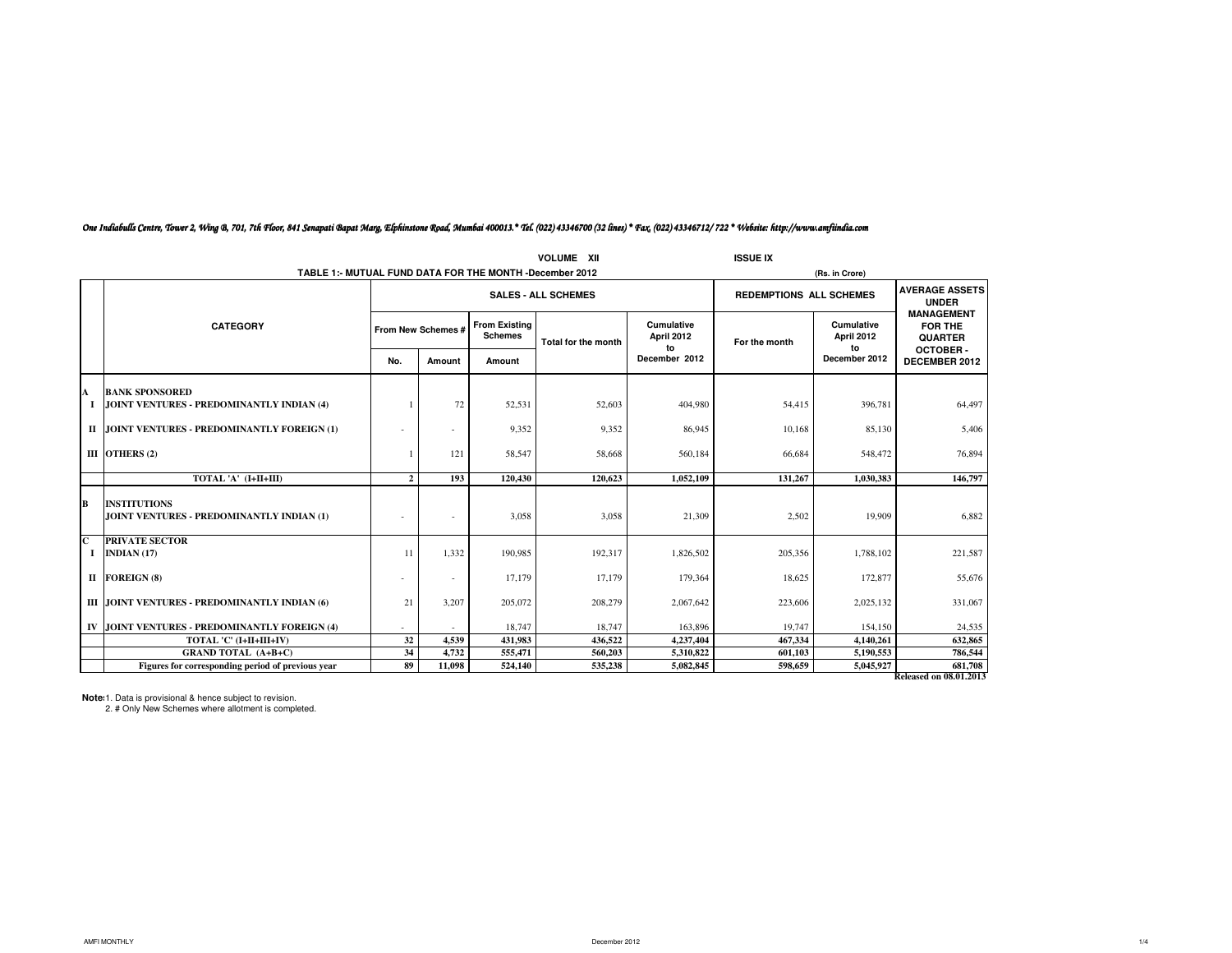### **TABLE 2:- SALES DURING THE MONTH OF DECEMBER 2012 - TYPE AND CATEGORY WISE2.1 \*NEW SCHEMES LAUNCHED (ALLOTMENT COMPLETED)**

|                                | Open End             |        | <b>Close End</b>     |        | <b>Interval Fund</b> |        | <b>TOTAL</b>         |        |
|--------------------------------|----------------------|--------|----------------------|--------|----------------------|--------|----------------------|--------|
|                                | <b>No.of Schemes</b> | Amount | <b>No.of Schemes</b> | Amount | No.of Schemes        | Amount | <b>No.of Schemes</b> | Amount |
| <b>INCOME</b>                  |                      | 113    | 31                   | 4,426  |                      |        | 32                   | 4,539  |
| <b>EQUITY</b>                  |                      |        |                      |        |                      |        |                      |        |
| <b>BALANCED</b>                |                      | 72     |                      |        |                      |        |                      | 72     |
| <b>LIQUID/MONEY MARKET</b>     |                      |        |                      |        |                      |        |                      |        |
| <b>GILT</b>                    |                      | 121    |                      |        |                      |        |                      | 121    |
| <b>ELSS - EQUITY</b>           |                      |        |                      |        |                      |        |                      |        |
| <b>GOLD ETF</b>                |                      |        |                      |        |                      |        |                      |        |
| <b>OTHER ETFS</b>              |                      |        |                      |        |                      |        |                      |        |
| <b>FUND OF FUNDS INVESTING</b> |                      |        |                      |        |                      |        |                      |        |
| <b>OVERSEAS</b>                |                      |        |                      |        |                      |        |                      |        |
| <b>TOTAL</b>                   |                      | 306    | 31                   | 4.426  |                      |        | 34                   | 4,732  |

#### **\*NEW SCHEMES LAUNCHED :**

| <b>OPEN END INCOME:</b>    | <b>Religare Bank Debt Fund</b>                                                                                                                                                                                                                                                                                                                                                                                                                                                                                                                                                                                                                                                                                                                                                                                                                                                                                                                                                                                                                                                                                               |
|----------------------------|------------------------------------------------------------------------------------------------------------------------------------------------------------------------------------------------------------------------------------------------------------------------------------------------------------------------------------------------------------------------------------------------------------------------------------------------------------------------------------------------------------------------------------------------------------------------------------------------------------------------------------------------------------------------------------------------------------------------------------------------------------------------------------------------------------------------------------------------------------------------------------------------------------------------------------------------------------------------------------------------------------------------------------------------------------------------------------------------------------------------------|
| <b>OPEN END BALANCED:</b>  | Union KBC Asset Allocation Fund - Conserative Plan                                                                                                                                                                                                                                                                                                                                                                                                                                                                                                                                                                                                                                                                                                                                                                                                                                                                                                                                                                                                                                                                           |
| <b>OPEN END GILT</b>       | <b>IDBI Gilt Fund</b>                                                                                                                                                                                                                                                                                                                                                                                                                                                                                                                                                                                                                                                                                                                                                                                                                                                                                                                                                                                                                                                                                                        |
| <b>ICLOSE END INCOME :</b> | Birla Sun Life Capital Protection Oriented Fund Series 14, Birla Sun Life Fixed Term Plan Series FU, FV, GB, GC, DSP BlackRock FMP - Series 81 - 12M, Series<br>[82 - 12M, HDFC FMP 371D November 2012 (2) - Series 23, HDFC FMP 566D December 2012 (1) - Series 24, HDFC FMP 370D December 2012 (1) - Series 23,<br>HDFC FMP 526D December 2012 (1) - Series 24, HDFC FMP 370D December 2012 (2) - Series 23, HDFC FMP 369D December 2012 (1) - Series 23, ICICI<br>Prudential Capital Protection Oriented Fund III - Plan A- 36 Months Plan, Plan B - 60 Months Plan and Plan C - 36 Months Plan, ICICI Prudential Fixed Maturity<br>Plan - Series 65 - 502 Days Plan C, 367 Days Plan H, 488 Days Plan D, ICICI Prudential Capital Protection Oriented Fund III - Plan C - 36 Months Plan, IDFC FMP -<br>366DS 82 and 366DS 83, Kotak FMP Series 98, L&T FMP - VII (December 369D A), Reliance Fixed Horizon Fund - XXII - Series 31, 32, 33, 34 and 35, Religare<br>Fixed Maturity Plan - Series XVI - Plan C (367 Days and Series XVI - Plan D (370 Days), Sundaram Capital Protection Oriented Fund 3 years (Series 9) |

### **2.2 EXISTING SCHEMES**

|                                 |               | Open End | <b>Close End</b>     |        |                 | <b>Interval Fund</b> |                      | <b>TOTAL</b> |
|---------------------------------|---------------|----------|----------------------|--------|-----------------|----------------------|----------------------|--------------|
|                                 | No.of Schemes | Amount   | <b>No.of Schemes</b> | Amount | No.of Schemes   | Amount               | <b>No.of Schemes</b> | Amount       |
| <b>INCOME</b>                   | 233           | 64,585   | 397                  | 717    | 32              | 290                  | 662                  | 65,592       |
| <b>EQUITY</b>                   | 296           | 4,125    | -                    | $\sim$ | ۰               |                      | 296                  | 4,125        |
| <b>BALANCED</b>                 | 30            | 651      |                      |        | ۰               |                      | 31                   | 651          |
| <b>LIQUID/MONEY MARKET</b>      | 55            | 481.661  |                      |        |                 |                      | 55                   | 481,661      |
| <b>IGILT</b>                    | 39            | 2,427    |                      |        |                 |                      | 39                   | 2,427        |
| <b>IELSS - EQUITY</b>           | 36            | 218      | 13                   |        | ۰               |                      | 49                   | 218          |
| <b>GOLD ETF</b>                 | 14            | 494      |                      |        | ۰               |                      | 14                   | 494          |
| <b>OTHER ETFS</b>               | 20            | 266      |                      |        | ۰               |                      | <b>20</b>            | 266          |
| <b>IFUND OF FUNDS INVESTING</b> |               |          |                      |        |                 |                      | 21                   | 37           |
| <b>OVERSEAS</b>                 | 21            | 37       | . .                  |        |                 |                      |                      |              |
| <b>TOTAL</b>                    | 744           | 554,464  | 411                  | 717    | 32 <sub>1</sub> | 290                  | 1187                 | 555,471      |

Notes:The change in number of existing schemes is because of the maturity and reclassification of some of the existing schemes.

^ Amount mobilised by new plans launched under existing scheme.

|                                |                      | Open End | <b>Close End</b>     |        |                          | <b>Interval Fund</b> |                      | <b>TOTAL</b> |  |
|--------------------------------|----------------------|----------|----------------------|--------|--------------------------|----------------------|----------------------|--------------|--|
|                                | <b>No.of Schemes</b> | Amount   | <b>No.of Schemes</b> | Amount | <b>No.of Schemes</b>     | Amount               | <b>No.of Schemes</b> | Amount       |  |
| <b>INCOME</b>                  | 234                  | 64,698   | 428                  | 5,143  | 32                       | 290                  | 694                  | 70,131       |  |
| <b>EQUITY</b>                  | 296                  | 4,125    |                      |        | $\overline{\phantom{0}}$ |                      | 296                  | 4.125        |  |
| <b>BALANCED</b>                | 31                   | 723      |                      |        | $\overline{\phantom{0}}$ |                      | 32                   | 723          |  |
| ILIQUID/MONEY MARKET           | 55                   | 481,661  |                      |        | <b>.</b>                 |                      | 55                   | 481,661      |  |
| <b>GILT</b>                    | 40                   | 2,548    | ۰                    |        | <b>.</b>                 |                      | 40                   | 2,548        |  |
| <b>IELSS - EQUITY</b>          | 36                   | 218      | 13                   |        | <b>.</b>                 |                      | 49                   | 218          |  |
| <b>GOLD ETF</b>                | 14                   | 494      |                      |        | <b>.</b>                 |                      | 14.                  | 494          |  |
| <b>OTHER ETFS</b>              | 20                   | 266      |                      |        | <b>.</b>                 |                      | 20                   | 266          |  |
| <b>FUND OF FUNDS INVESTING</b> | 21                   | 37       | <b>.</b>             |        | $\overline{\phantom{a}}$ |                      | 21                   | 37           |  |
| <b>OVERSEAS</b>                |                      |          |                      |        |                          |                      |                      |              |  |
| <b>TOTAL</b>                   | 747                  | 554,770  | 442                  | 5.143  | 32                       | 290                  | 221.ء                | 560,203      |  |

#### **2.3 TOTAL OF ALL SCHEMES**

 $\mathbb{R}^2$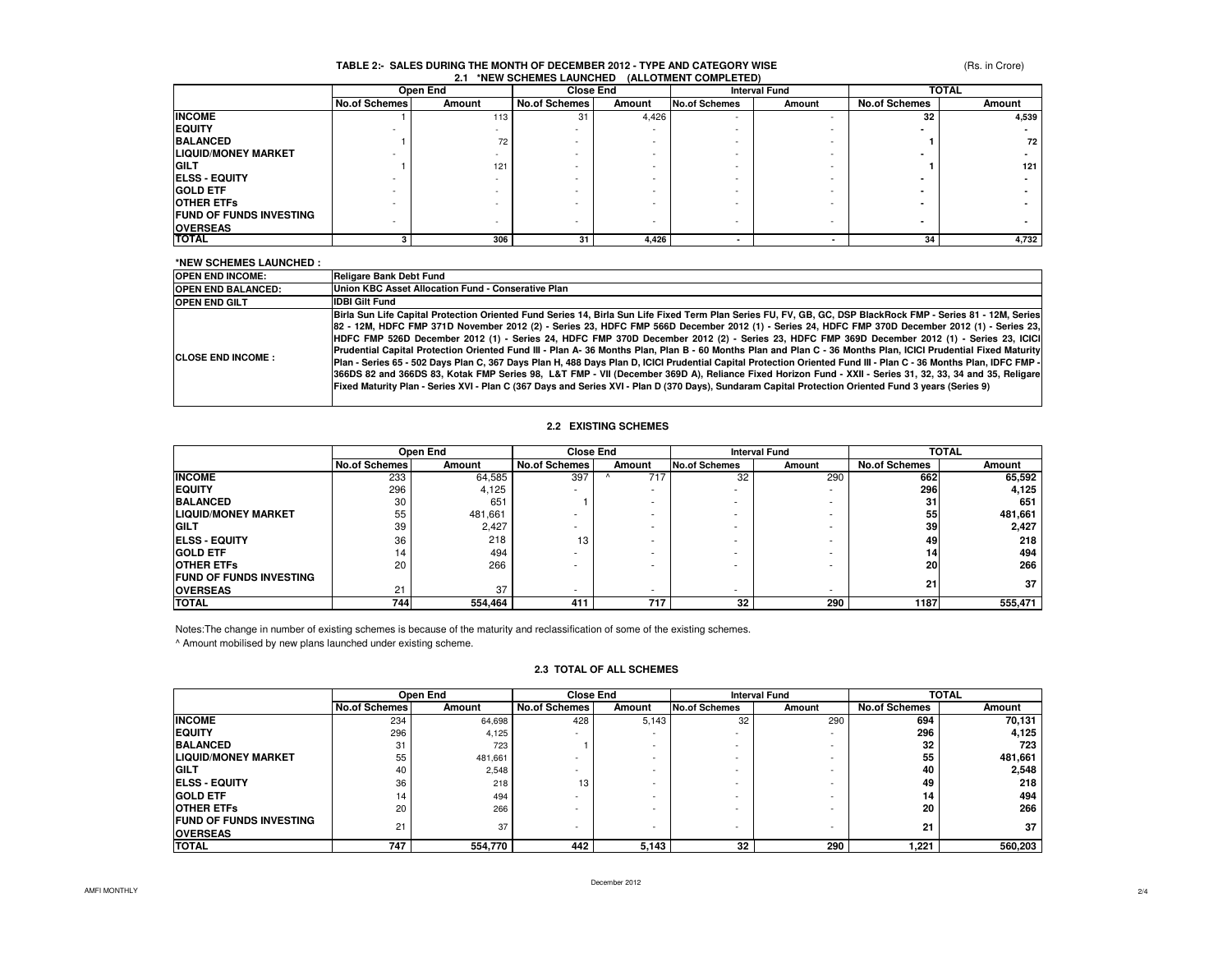## **Table 3:-**

# **REDEMPTIONS / REPURCHASES DURING THE MONTH OF DECEMBER 2012**

|                                                   |                 |                  | <b>CATEGORY &amp; TYPE WISE</b> |              | (Rs. in Crore)                                    |                                                                       |                                                                        |
|---------------------------------------------------|-----------------|------------------|---------------------------------|--------------|---------------------------------------------------|-----------------------------------------------------------------------|------------------------------------------------------------------------|
|                                                   | <b>Open End</b> | <b>Close End</b> | <b>Interval Fund</b>            | <b>TOTAL</b> | Net Inflow /<br>(Outflow)<br><b>For the Month</b> | Net Inflow / (Outflow)<br>For the Year to Date<br><b>Current Year</b> | Net Inflow / (Outflow)<br>For the Year to Date<br><b>Previous Year</b> |
| <b>INCOME</b>                                     | 73,262          | 7,552            | 343                             | 81,157       | (11,026)                                          | 69,853                                                                | (5, 421)                                                               |
| <b>EQUITY</b>                                     | 5,571           |                  | $\overline{\phantom{a}}$        | 5,571        | (1, 446)                                          | (10, 816)                                                             | 3,596                                                                  |
| <b>BALANCED</b>                                   | 506             |                  | $\overline{\phantom{0}}$        | 506          | 217                                               | (119)                                                                 | 621                                                                    |
| LIQUID/MONEY MARKET                               | 511,457         |                  |                                 | 511,457      | (29,796)                                          | 59,508                                                                | 36,144                                                                 |
| <b>GILT</b>                                       | 1,563           |                  | $\overline{\phantom{0}}$        | 1,563        | 985                                               | 2,551                                                                 | (506)                                                                  |
| <b>ELSS - EQUITY</b>                              | 437             | 53               | -                               | 490          | (272)                                             | (1,686)                                                               | (356)                                                                  |
| <b>GOLD ETFS</b>                                  | 20              |                  |                                 | 20           | 474                                               | 1,428                                                                 | 3,248                                                                  |
| <b>OTHER ETFS</b>                                 | 246             |                  | $\overline{\phantom{0}}$        | 246          | 20                                                | (79)                                                                  | (541)                                                                  |
| <b>FUND OF FUNDS</b><br><b>INVESTING OVERSEAS</b> | 93              |                  |                                 | 93           | (56)                                              | (371)                                                                 | 133                                                                    |
| <b>TOTAL</b>                                      | 593,155         | 7,605            | 343                             | 601,103      | (40, 900)                                         | 120,269                                                               | 36,918                                                                 |

**Table 4:-**

## **ASSETS UNDER MANAGEMENT AS ON DECEMBER 31, 2012CATEGORY & TYPE WISE** (Rs. in Crore)

|                                                   | Open End | <b>Close End</b> | <b>Interval Fund</b> | <b>TOTAL</b> | % to Total |
|---------------------------------------------------|----------|------------------|----------------------|--------------|------------|
| <b>INCOME</b>                                     | 266,253  | 108,951          | 2,992                | 378,196      | 50         |
| <b>EQUITY</b>                                     | 166,538  |                  |                      | 166,538      | 22         |
| <b>BALANCED</b>                                   | 18,022   | 12               |                      | 18,034       |            |
| LIQUID/MONEY MARKET                               | 149,582  | -                |                      | 149,582      | 20         |
| <b>IGILT</b>                                      | 6,500    |                  |                      | 6,500        |            |
| <b>IELSS - EQUITY</b>                             | 22,736   | 2.487            |                      | 25,223       |            |
| <b>GOLD ETF</b>                                   | 11,992   | -                |                      | 11,992       |            |
| <b>OTHER ETFS</b>                                 | 1,676    | -                |                      | 1,676        | $\omega$   |
| <b>FUND OF FUNDS</b><br><b>INVESTING OVERSEAS</b> | 2,254    | -                |                      | 2,254        | @          |
| <b>ITOTAL</b>                                     | 645,553  | 111,450          | 2,992                | 759,995      | 100        |

**@ Less than 1 %.**

## **Table 5:-** DATA ON FUND OF FUNDS (DOMESTIC) - DECEMBER 2012 (Rs. In Crore)

|                      | <b>No. of Schemes</b> | <b>Sales</b> | Redemption | Assets under<br><b>Management</b><br>as on<br>December 31,<br>2012 | <b>Average Assets under</b><br><b>Management for the</b><br>Month |
|----------------------|-----------------------|--------------|------------|--------------------------------------------------------------------|-------------------------------------------------------------------|
| <b>Fund of Funds</b> | 39                    | <b>295</b>   | 317        | 6,741                                                              | 6,799                                                             |

### **Note :**

 Fund of Funds is a scheme wherein the assets are invested in the existing schemes of mutual funds and hence, the figures indicated herein are included in tables 1 to 4. Data on fund of funds is given for information only.